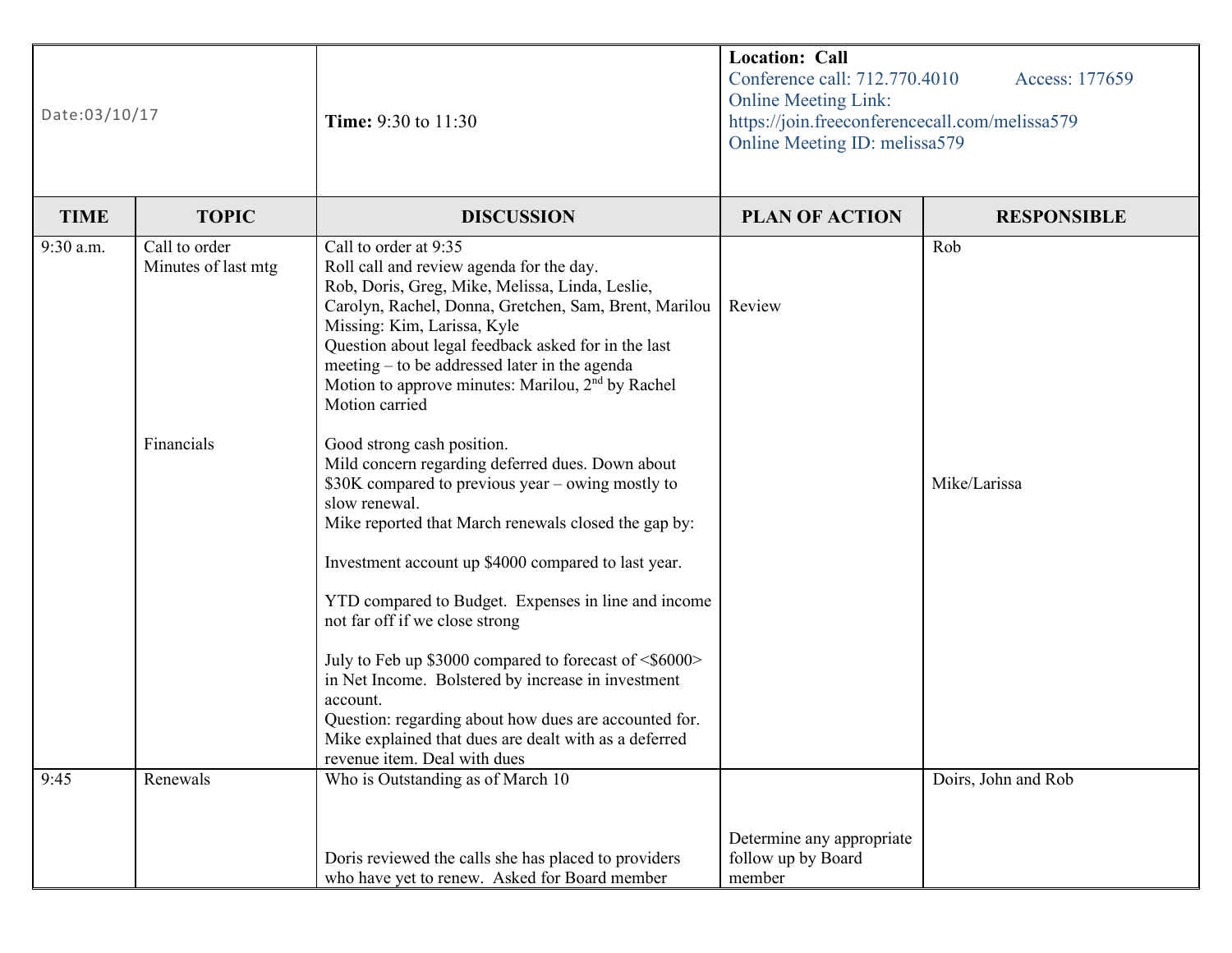|            |                                                | support in contacting any who they might have regular<br>contact or relationships with.<br>Brent volunteered to work on Harvard Partners and<br>Brookdale. Rob and Marilou will assist with<br>Brookedale.<br>Kline-Galand never did join and assitance needed<br>contacting them. Previous reason was funding related.<br>Rob & Brent to contact.                                                               |                    |               |
|------------|------------------------------------------------|------------------------------------------------------------------------------------------------------------------------------------------------------------------------------------------------------------------------------------------------------------------------------------------------------------------------------------------------------------------------------------------------------------------|--------------------|---------------|
| 10:00 a.m. | <b>State and Federal</b><br>Legislative Update | Recap of Hill Day, Status of budget proviso & hi<br>priority bills                                                                                                                                                                                                                                                                                                                                               | Debrief and update | Leslie        |
|            |                                                | March on Washington (MOW)<br>Rob & Doris will be there in person but NAHC is<br>putting together a virtual lobbying event for those who<br>cannot make the trip to Washington.<br>Most of appointments are with Leg aids vs the electeds<br>due to the changing schedules of the Reps and Sens.<br>Intention is to focus on the Washington State priorities<br>then the NAHC issues.                             | Priorities for MOW | Doris and Rob |
|            |                                                | Rob offered to send link to recording of the NAHC pre-<br>call for the March on Washington which he found<br>helpful and others could listen to and learn about the<br>priorities for this year's effort.                                                                                                                                                                                                        |                    |               |
|            |                                                | General feeling is that it is CRAZY in DC due to the<br>recall and replace effort of ACA.                                                                                                                                                                                                                                                                                                                        |                    |               |
|            |                                                | Florida will be testing<br>with the Home Health<br>agencies not in favor at this time.<br>Question about negative impact on patients to support<br>the opposition?<br>In Illinois the better agencies using it say that if you<br>have your processes together then it is an okay program.<br>If the Per Capita Medicaid comes into play then states<br>will have more flexibility in distribution of the funds. |                    |               |
|            |                                                | Question on time spent on CoPs versus other more<br>important issues.<br>Proposal to address two bullets max in meetings. Face<br>to Face and mid-level ???; Rural add on is important to                                                                                                                                                                                                                        |                    |               |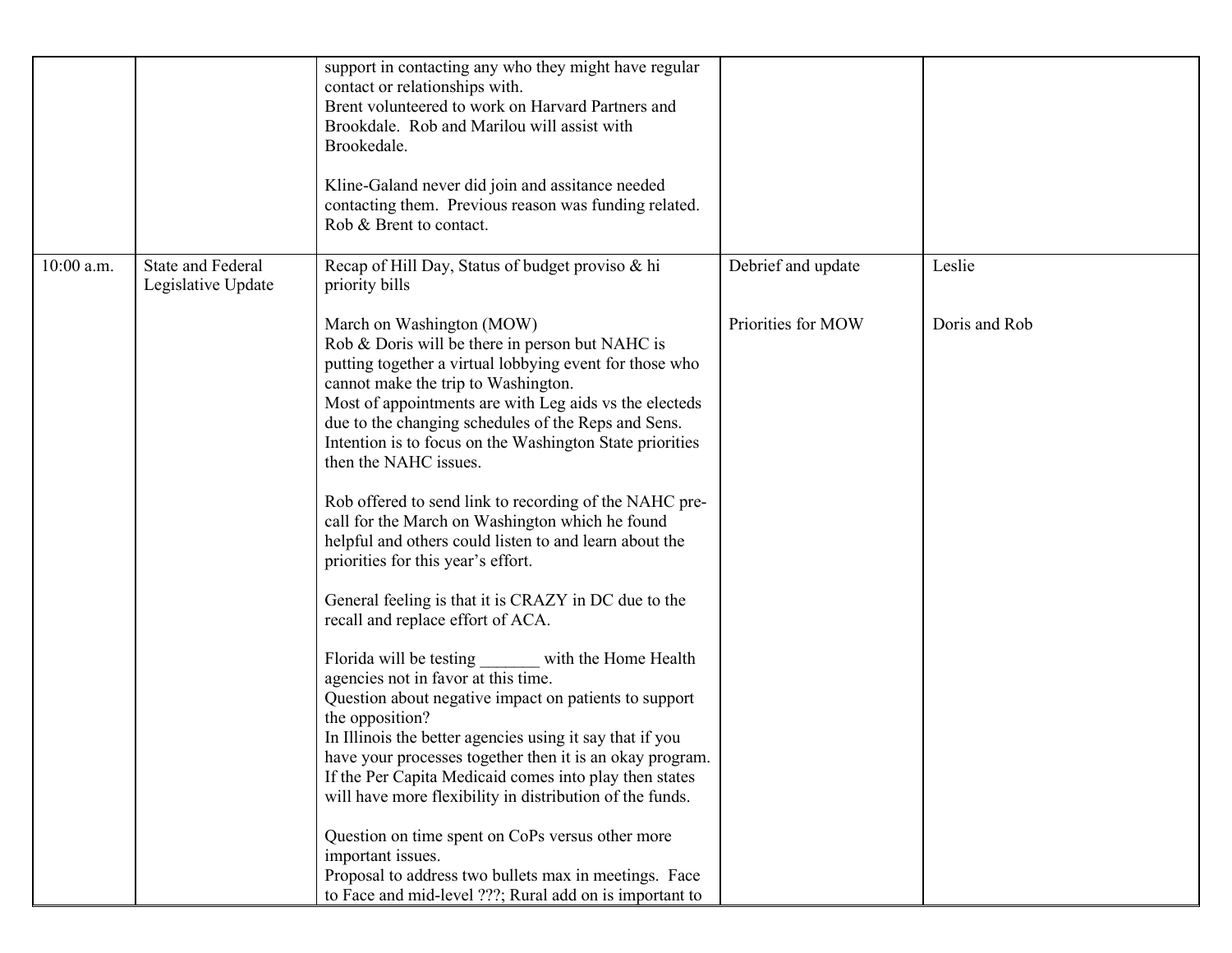|       |                           | Cantwell so we should support that in our meetings.                                                                                                                                                                                                                                                                                                                                                                                                                                                                                                                                                                                                                                                                                                                                                                       |                                                                                                                                                  |                       |
|-------|---------------------------|---------------------------------------------------------------------------------------------------------------------------------------------------------------------------------------------------------------------------------------------------------------------------------------------------------------------------------------------------------------------------------------------------------------------------------------------------------------------------------------------------------------------------------------------------------------------------------------------------------------------------------------------------------------------------------------------------------------------------------------------------------------------------------------------------------------------------|--------------------------------------------------------------------------------------------------------------------------------------------------|-----------------------|
|       |                           | Rob thanked Leslie for the well-organized Hill Day.<br>36 attended, the largest contingent to date. Good mix of<br>Home Health and Home Care representatives.<br>Role playing for the group prior to the meetings was<br>helpful.<br>Only one issue went sideways. Sen Patton discussion<br>over Death With Dignity. Never seen a discussion as<br>poignant and powerful as on SB 5433. It would amend<br>the law to require MDs to counsel the patient around<br>extending their life even though 80% of patients<br>choosing a Death with Dignity option are in hospice and<br>have already made their decisions.<br>Video at link forwarded by Leslie worth watching.<br>Question regarding what the effect of this bill would do.<br>Leslie explained that it would be a step back from<br>where the voters intended. |                                                                                                                                                  |                       |
|       |                           | Secure medicine return bill didn't make it out of<br>committee.                                                                                                                                                                                                                                                                                                                                                                                                                                                                                                                                                                                                                                                                                                                                                           |                                                                                                                                                  |                       |
|       |                           | Ann Rivers said she would sponsor the amendment for<br>the budget proviso to collect and deliver the information<br>about how Home Healthcare can lower costs.                                                                                                                                                                                                                                                                                                                                                                                                                                                                                                                                                                                                                                                            |                                                                                                                                                  |                       |
|       |                           | Bills Leslie is continuing to watch:<br>5436 extending health care to telemedicine. Still live.<br>5177 requiring long term care providers to be trained to<br>recognize hearing loss in patients.<br>Additional summaries of activities and bills in Leslie's<br>report on the website.                                                                                                                                                                                                                                                                                                                                                                                                                                                                                                                                  |                                                                                                                                                  |                       |
| 10:30 | Follow up on PAC<br>funds | Discuss findings in regards to ability to make Next steps: provide more<br>contributions by HCAW to PAC.<br>*OK for HCAW to donate to PAC<br>*PAC funds are for state elections. HCAW PAC is not<br>a Federal PAC.<br>*PAC and HCAW funds must be separate.<br>*PAC and HCAW meetings are to be separate.<br>*PAC plan for expenditure should be made by PAC in<br>a separate meeting.                                                                                                                                                                                                                                                                                                                                                                                                                                    | clarity on previous Board<br>motion for establishing<br>plan for expenditure of<br>\$20,000, now that details<br>about the funds are<br>clearer. | Rob, Leslie and Doris |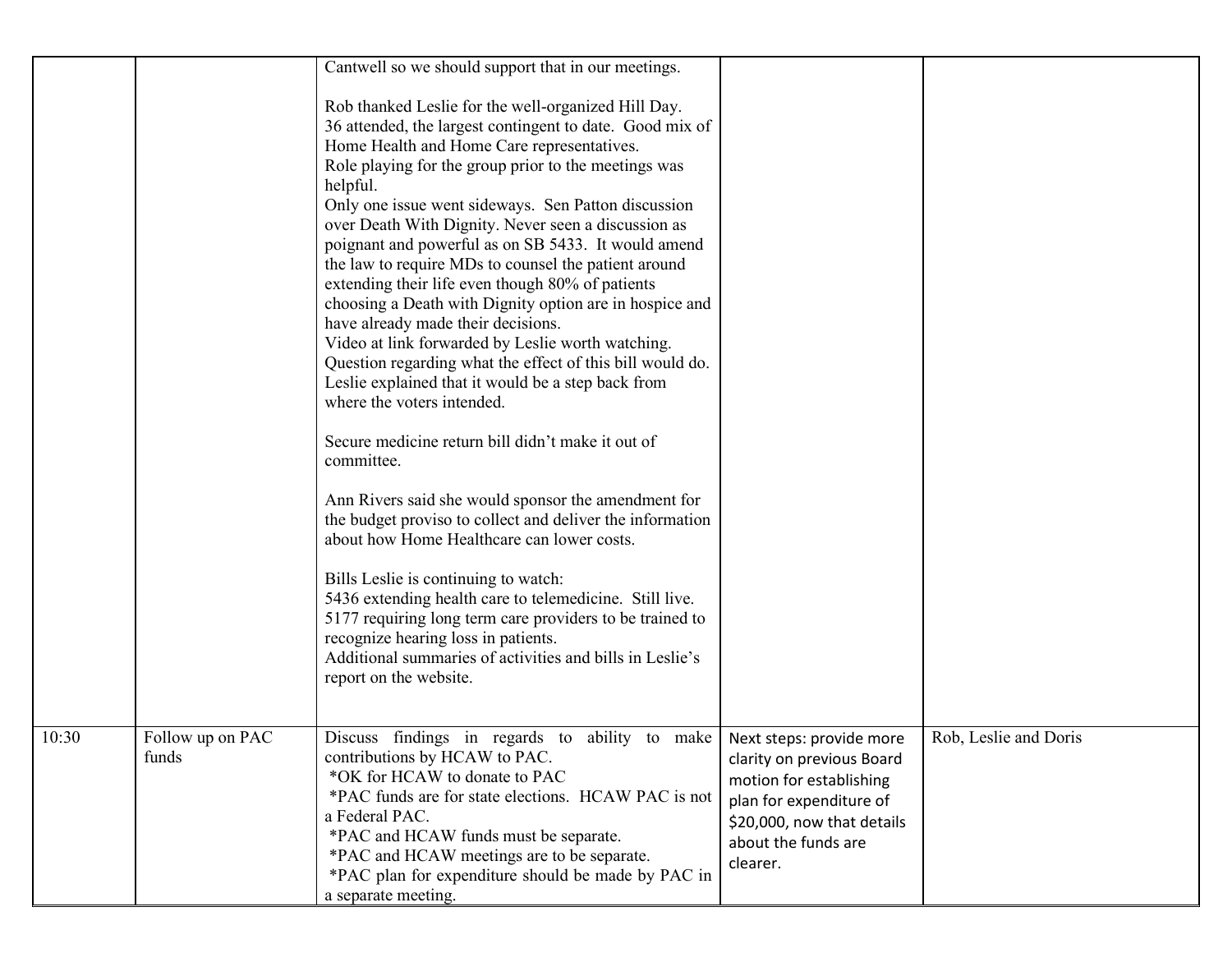|  | Information received from Leading Age, Deb Murphy                                                       |  |
|--|---------------------------------------------------------------------------------------------------------|--|
|  | their executive director.                                                                               |  |
|  | Deb referred Doris to their accountant who she                                                          |  |
|  | described as an expert.                                                                                 |  |
|  | Once the $501(c)6$ receives moneys it can do with those                                                 |  |
|  | funds whatever they deem important.                                                                     |  |
|  | Consequently, it is okay for HCAW to donate to the<br>PAC.                                              |  |
|  |                                                                                                         |  |
|  | Question: do we want to invest the entire $$20,000$ for                                                 |  |
|  | supporting State candidate campaigns? Should any be                                                     |  |
|  | targeted to supporting members to the March on                                                          |  |
|  | Washington? Do we want to support getting local                                                         |  |
|  | legislator on Home visits with our care providers?<br>Additionally, with everything pointing to funding |  |
|  | around Medicaid and the way state legislators think                                                     |  |
|  | about Home Health, should the money be used for both                                                    |  |
|  | state advocacy and campaign support?                                                                    |  |
|  | Reactions:                                                                                              |  |
|  | Important to consider that PAC \$\$ can go to local                                                     |  |
|  | legislators.                                                                                            |  |
|  | How much money is available? What is the best utility                                                   |  |
|  | investment of the money – travel? State legislative                                                     |  |
|  | support? National legislative support?                                                                  |  |
|  | What is the highest and best use of the funds for<br>HCAW?                                              |  |
|  | Question on the POL is the form for Federal PAC. No                                                     |  |
|  | deductions are allowed for funds meant to influence                                                     |  |
|  | political office holders or candidates. HCAW would                                                      |  |
|  | need to report what % is distributed in support of PAC<br>activities.                                   |  |
|  | Can address the % of dues issue by printing on the                                                      |  |
|  | statement how much will be directed to the PAC.                                                         |  |
|  | Don't use funds already collected but going forward put                                                 |  |
|  | on statement.                                                                                           |  |
|  | Could the non-dues revenue be used to support the                                                       |  |
|  | PAC.<br>Given the cash on hand (17 to 18 months of cash)                                                |  |
|  | shouldn't we use the funds that can make a difference to                                                |  |
|  | members?                                                                                                |  |
|  |                                                                                                         |  |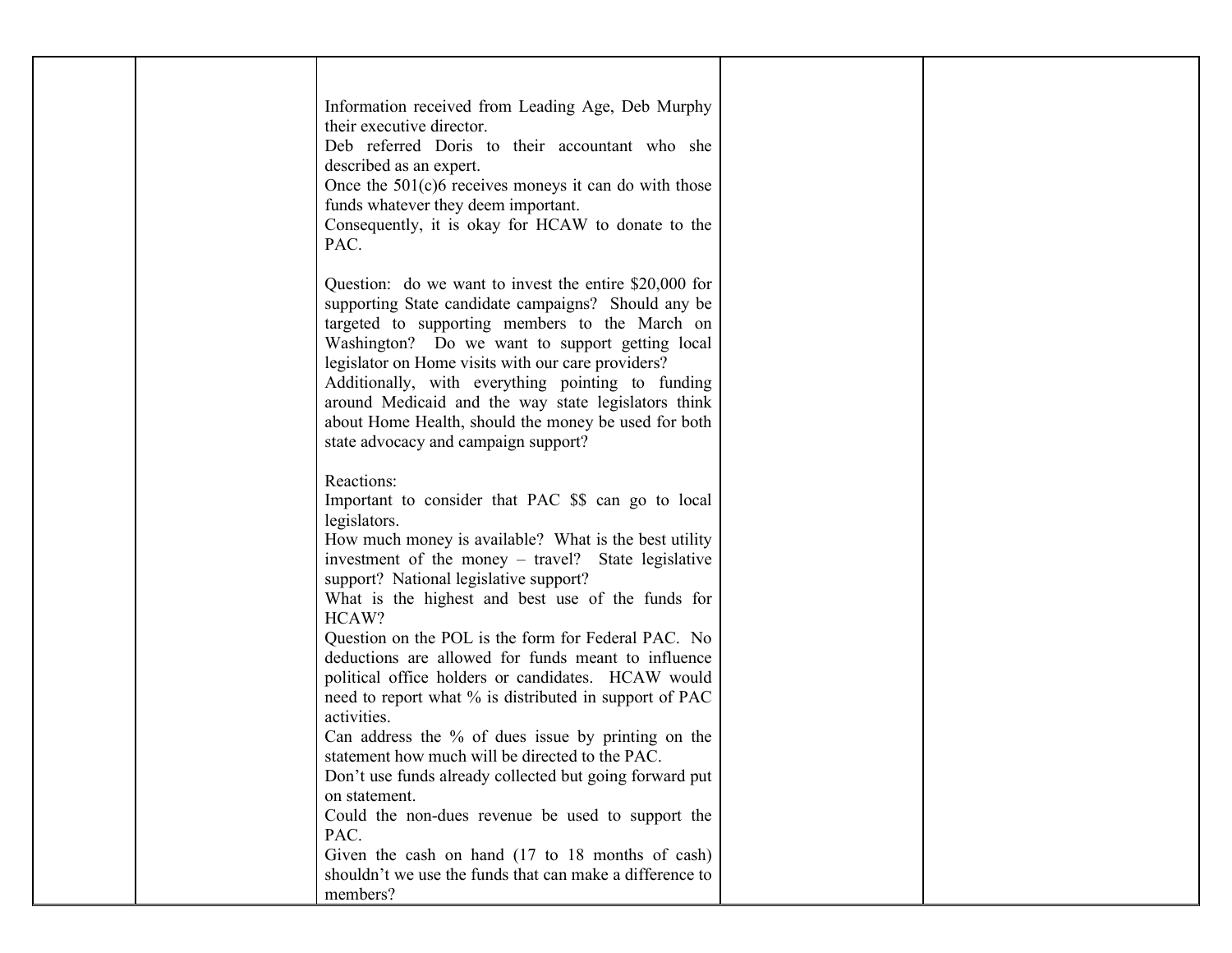|       | Funds can be used without directing first to the PAC<br>and as long as it isn't for a specific legislation or<br>candidate it can be invested by the organization (ie,<br>scholarships for the March on Washington; scholarships<br>to the annual conference)<br>Doris and Leslie to bring back proposals on what<br>HCAW could do with the funds available.<br>Leslie described the timeline for financial support at the<br>State level as follows:<br>After the legislative session is over the legislators can<br>once again fund raise. Election year is 2018 not 2017<br>but the parties will have fundraisers this year. A bit of<br>PAC money available this fall would be helpful. Then<br>Spring 2018 would be the time to support individual<br>legislators (House & Senate Health Care Committees).<br>Proposal to push the conference PAC fundraising more<br>so members understand what they are supporting.<br>Have discussion at conference that moving forward the<br>invoices would state % of dues directed to PAC.<br>Option would be to give the members the option to<br>direct the % or not.<br>Leslie requested Board support selling tickets at the<br>Conference and in providing testimonials at the conf.<br>Consider competition among Board members to sell tix<br>at the conference, could be individual or teams. If teams<br>chosen then the teams could choose their Super Hero<br>figure to champion their team, in keeping with the<br>theme of the conference. Whatever the solution we need<br>to breathe some life into the effort at the conference.<br>Was suggested that the team could have one member<br>dress as a Super Hero.<br>Proposal to supplement the silent auction with items<br>purchased by the organization to make the auction more<br>valuable to the PAC. Generally supported by the Board. |                                                                          |                        |
|-------|---------------------------------------------------------------------------------------------------------------------------------------------------------------------------------------------------------------------------------------------------------------------------------------------------------------------------------------------------------------------------------------------------------------------------------------------------------------------------------------------------------------------------------------------------------------------------------------------------------------------------------------------------------------------------------------------------------------------------------------------------------------------------------------------------------------------------------------------------------------------------------------------------------------------------------------------------------------------------------------------------------------------------------------------------------------------------------------------------------------------------------------------------------------------------------------------------------------------------------------------------------------------------------------------------------------------------------------------------------------------------------------------------------------------------------------------------------------------------------------------------------------------------------------------------------------------------------------------------------------------------------------------------------------------------------------------------------------------------------------------------------------------------------------------------------------------------------------------------------|--------------------------------------------------------------------------|------------------------|
| 10:45 | HCAW conference:<br>Registrations<br>Sponsorships: Thank you GHC and Kindred!<br>Exhibitors                                                                                                                                                                                                                                                                                                                                                                                                                                                                                                                                                                                                                                                                                                                                                                                                                                                                                                                                                                                                                                                                                                                                                                                                                                                                                                                                                                                                                                                                                                                                                                                                                                                                                                                                                             | What can Board members<br>do to reach out to sponsors<br>and exhibitors! | <b>Brian and Doris</b> |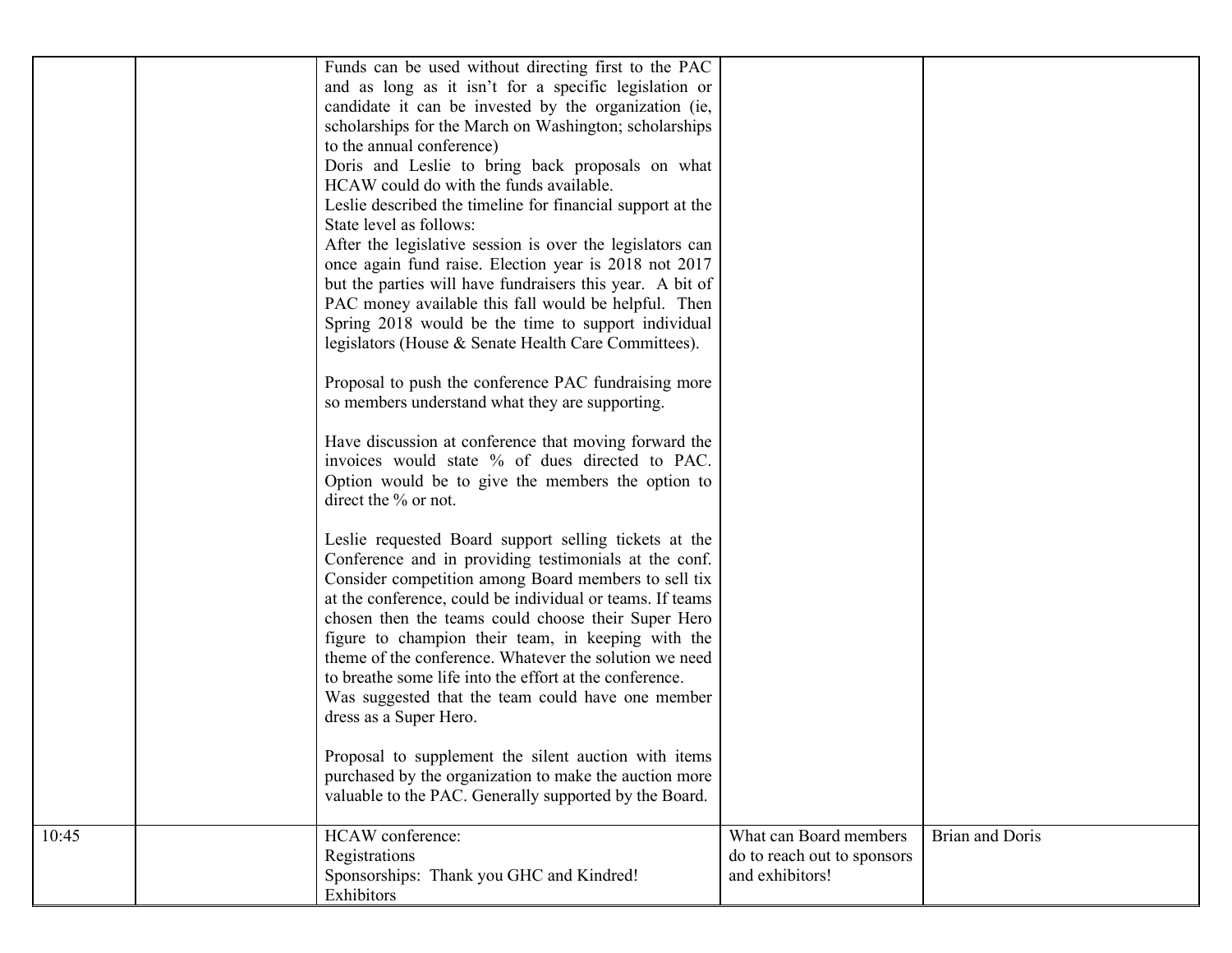|       |                                       | Emcee<br>Award nominations needed. To date there is only one<br>nomination. Deadline is the $17th$ .<br>Silent auction/wine auction<br>Board presenters (Greg and Leslie; Brent Korte)<br>MCOs, Molina and United are considering exhibits.<br>Washington Hospitals: Packet Insert only<br>Would the Board like to have a table at the vendor fair<br>for HCAW and rotate shifts? Good support.               |                                                                                                   | John and Melissa to give update on<br>current status of sponsors and donors<br>and award nominations received.<br>Bd members to contribute? |
|-------|---------------------------------------|---------------------------------------------------------------------------------------------------------------------------------------------------------------------------------------------------------------------------------------------------------------------------------------------------------------------------------------------------------------------------------------------------------------|---------------------------------------------------------------------------------------------------|---------------------------------------------------------------------------------------------------------------------------------------------|
|       |                                       | Other:<br>Leading Age Conference - Skamania, June 12<br>Panel of Board members including Sam, Gretchen,<br>Carolyn and Doris,<br>Sam to schedule phone conference for those on the<br>panel to coordinate the presentation.<br>Request for a few dollars to support the travel to the<br>conference since the<br>Aging Services & Transitions of Care Conference -<br>Seattle/Des Moines, May 10.             | Coordinate efforts of the<br>Leading Age and Aging<br>Services presentations<br>Conference report | Doris/Sam                                                                                                                                   |
|       |                                       | Rural Healthcare Conference (Done)<br>Doris presented at the conference. Outline forwarded to<br>Board members.<br>Continuing discussions with the Rural Health folks<br>about how to bring Home Healthcare to their regions.<br>They are interested in working with HCAW.<br>Have received a grant for rural providers to attend<br>conference. One application received to date. Can fund<br>up to 8 total. |                                                                                                   |                                                                                                                                             |
| 11:15 | HCAW memberships<br>to previous Board | Pros and Cons; who would be included?                                                                                                                                                                                                                                                                                                                                                                         |                                                                                                   | Doris                                                                                                                                       |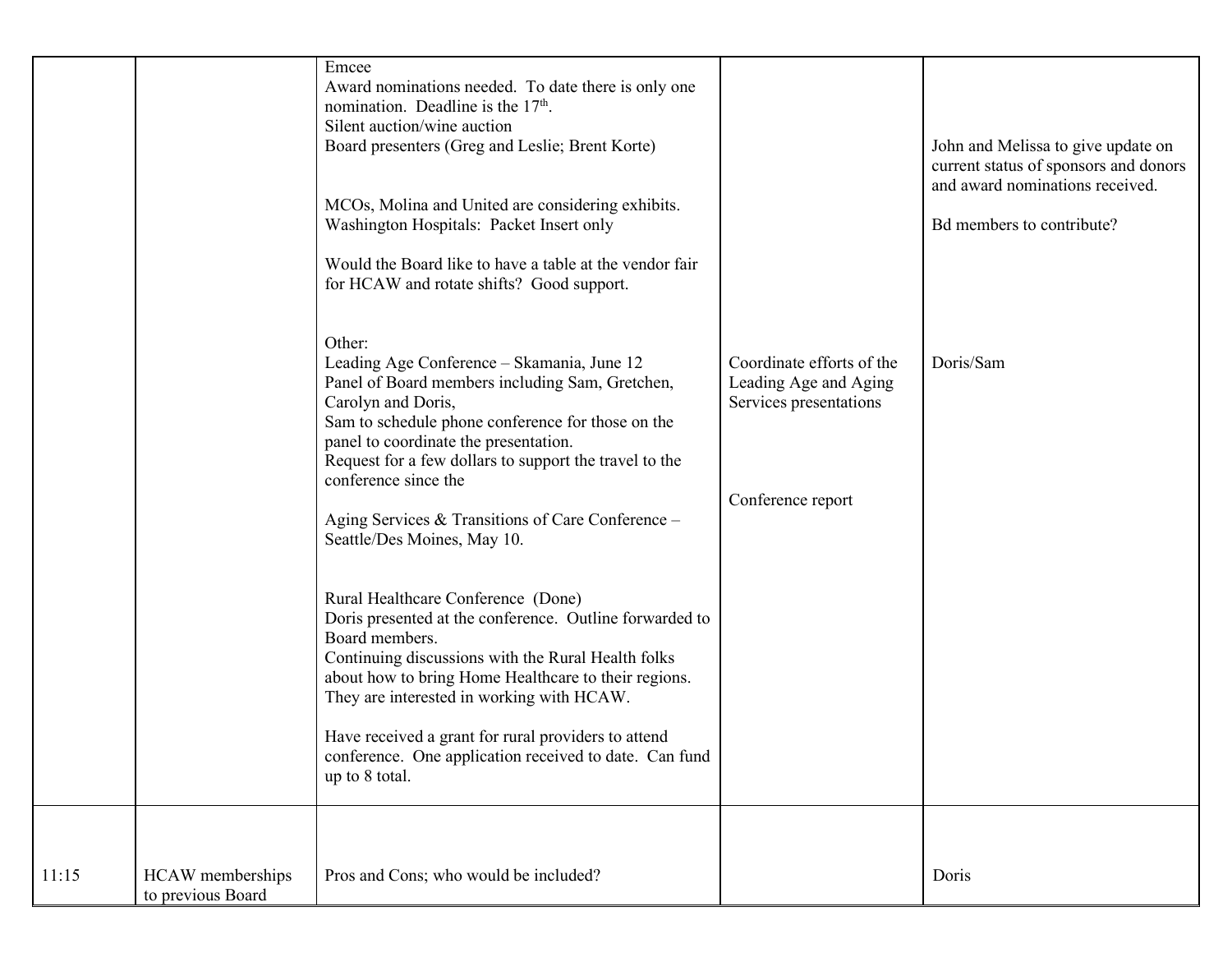|       | members who are fully<br>retired. | Should we offer free membership to previous board<br>members who are fully retired? Pick that up at the next<br>meeting. |     |
|-------|-----------------------------------|--------------------------------------------------------------------------------------------------------------------------|-----|
| 11:30 | Adjourn                           |                                                                                                                          | Rob |
|       |                                   |                                                                                                                          |     |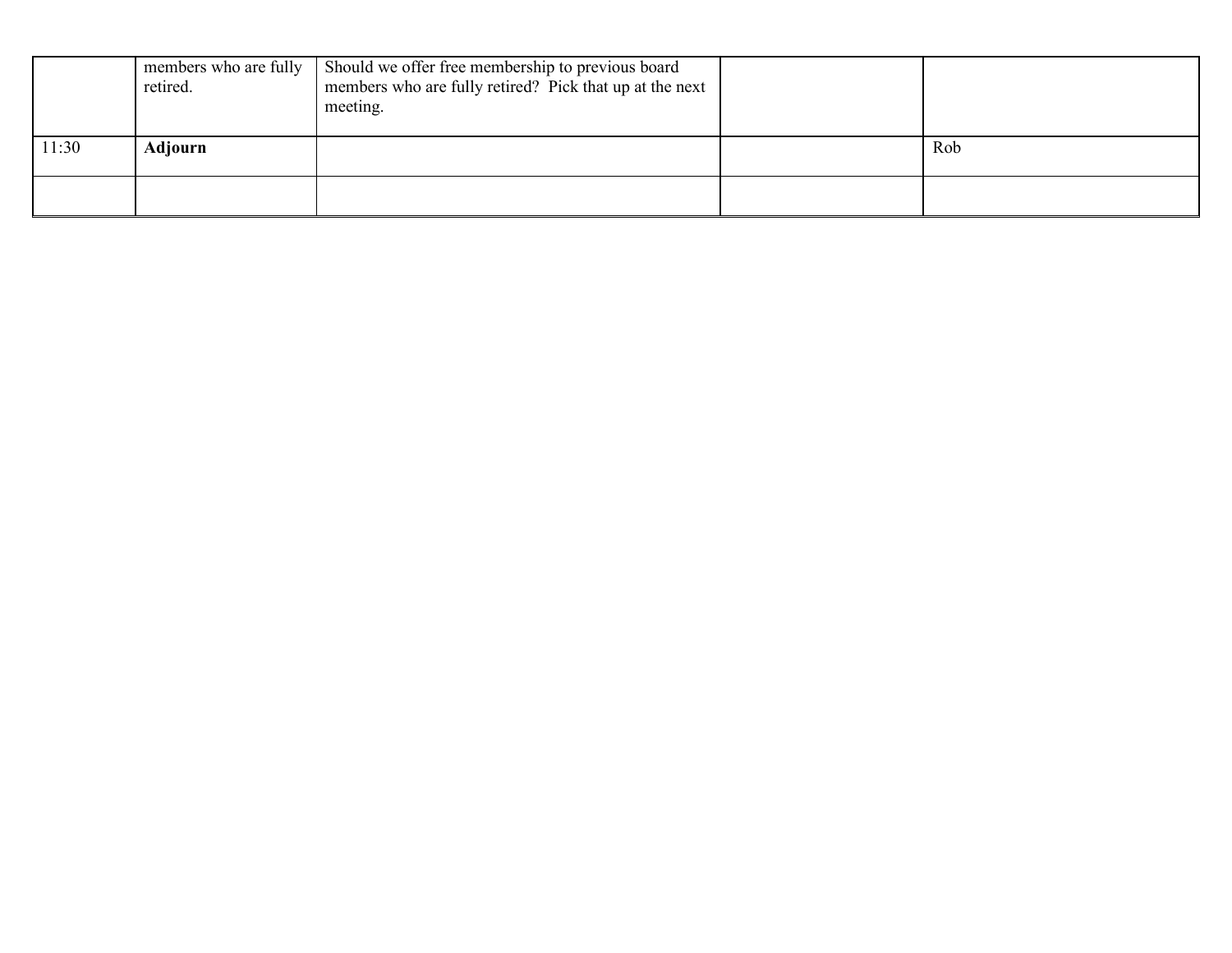| Date:04/14/17 |                                                | <b>Time:</b> 9:30 to 10:30<br>Please note: this meeting is only one hour and is<br>primarily preparatory to the conference/annual<br>meeting. Please review minutes and financials<br>ahead of time so that all are ready to discuss<br>and/or vote. Discussion items will also need to be<br>focused to enable us to get through the agenda in<br>the one hour time frame! Anything requiring<br>more discussion will need to be assigned for<br>specific follow up, discussion at the conference or<br>at a follow up Board meeting or retreat. | <b>Location: Call</b><br>Conference call: 712.770.4010<br>Access: 177659<br><b>Online Meeting Link:</b><br>https://join.freeconferencecall.com/melissa579<br>Online Meeting ID: melissa579                                                                    |                      |
|---------------|------------------------------------------------|---------------------------------------------------------------------------------------------------------------------------------------------------------------------------------------------------------------------------------------------------------------------------------------------------------------------------------------------------------------------------------------------------------------------------------------------------------------------------------------------------------------------------------------------------|---------------------------------------------------------------------------------------------------------------------------------------------------------------------------------------------------------------------------------------------------------------|----------------------|
| <b>TIME</b>   | <b>TOPIC</b>                                   | <b>DISCUSSION</b>                                                                                                                                                                                                                                                                                                                                                                                                                                                                                                                                 | <b>PLAN OF ACTION</b>                                                                                                                                                                                                                                         | <b>RESPONSIBLE</b>   |
| 9:30 a.m.     | Call to order                                  | Roll call and review agenda for the day.                                                                                                                                                                                                                                                                                                                                                                                                                                                                                                          | Review and approve                                                                                                                                                                                                                                            | Rob                  |
|               | Minutes of last mtg                            | Reviewbe prepared to discuss or vote!                                                                                                                                                                                                                                                                                                                                                                                                                                                                                                             | Review and approve.                                                                                                                                                                                                                                           |                      |
|               | Financials                                     | Review financials to date; Discuss presentation for<br>annual meeting                                                                                                                                                                                                                                                                                                                                                                                                                                                                             | Rev/Approve. Plan<br>presentation of financials<br>at annual<br>meetingLarissa?                                                                                                                                                                               | Mike/Larissa         |
| 9:45          | Renewal Report                                 | Status of 2017 renewals; what is impact on budget?                                                                                                                                                                                                                                                                                                                                                                                                                                                                                                | Impact on budget what<br>is the balance between<br>new members and non<br>renewed members?<br>Next stepsdo we need<br>to determine why non<br>renewed members did not<br>renew? What would<br>make them rejoin? How<br>can HCAW demonstrate<br>value to them? | John and Mike        |
| 9:55 a.m.     | <b>State and Federal</b><br>Legislative Update | March on Washington (MOW) and Forum of states                                                                                                                                                                                                                                                                                                                                                                                                                                                                                                     | Debrief MOW and plan<br>for conference<br>presentation on Joint<br>HV's                                                                                                                                                                                       | Rob, Doris and Brent |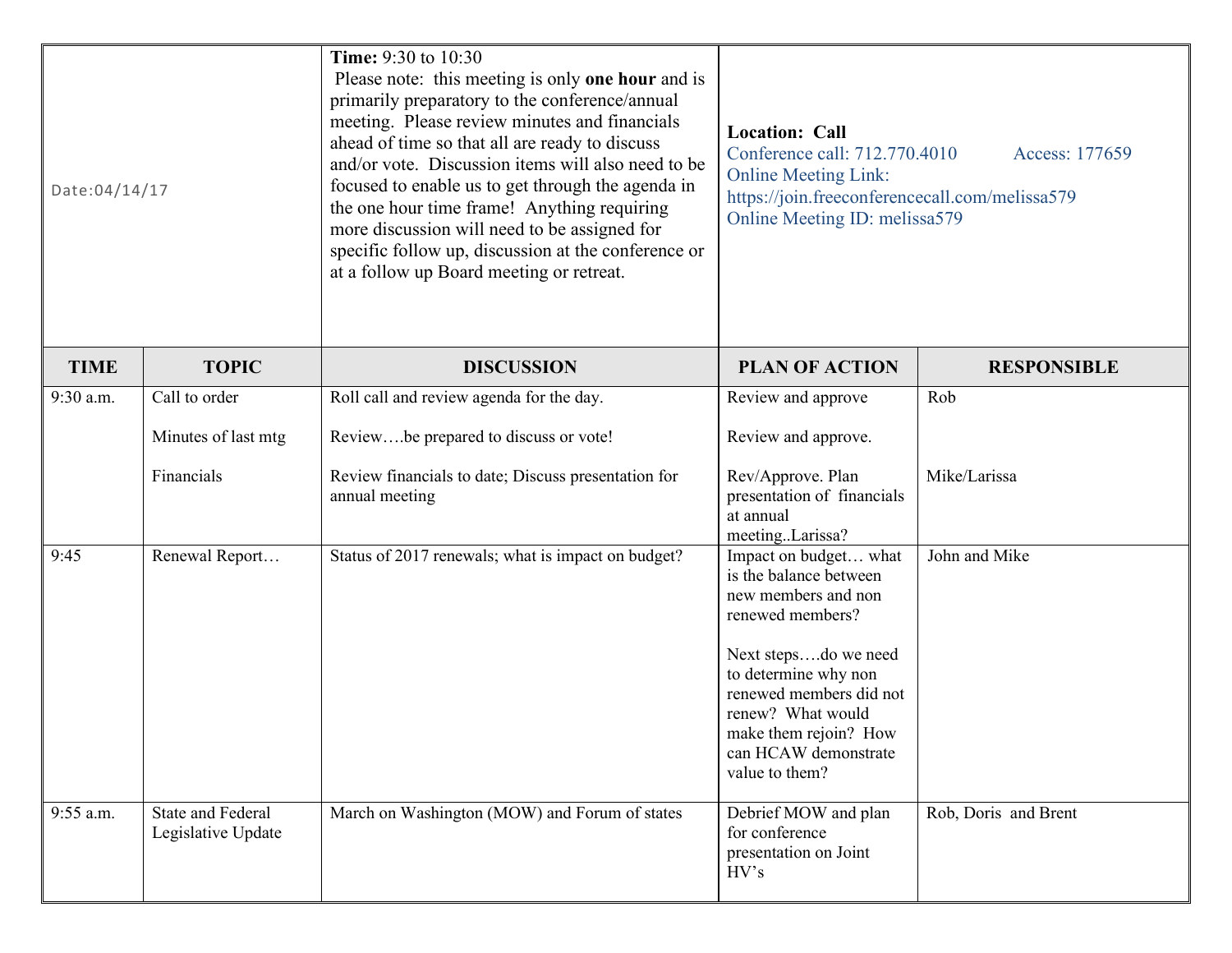| 10:15 | <b>HCAW</b> conference | State Update: Highlights of session and plan for<br>conference presentation<br>Update on numbers                                                                                                                                                                                                                                                                                                                                                                                          | Brief summaryreport<br>plan for conference<br>presentation<br>Report | Leslie<br>John and Melissa to give update on<br>current status of sponsors and<br>exhibitors |
|-------|------------------------|-------------------------------------------------------------------------------------------------------------------------------------------------------------------------------------------------------------------------------------------------------------------------------------------------------------------------------------------------------------------------------------------------------------------------------------------------------------------------------------------|----------------------------------------------------------------------|----------------------------------------------------------------------------------------------|
|       |                        | <b>Board Check list</b><br>• Silent auction (contest!)<br>•Wine auction<br>•Board Booth in exhibit hall: sign up! Melissa to send<br>out a sign up list?<br>What do you want to convey?<br>What do you want to know? Member concerns?<br>Priorities?<br>Do you want a prepared survey or free discussion?<br>.How can Board members engage with new or<br>prospective members (how to ID and what to do)<br>Dinner with a board member?Informal or assistance<br>in arranging?<br>•Other? | Review and brainstorm                                                | Rob and Brian                                                                                |
| 10:25 | <b>ACH</b> Activity    | What is happening in King County; how to get<br>members involved??                                                                                                                                                                                                                                                                                                                                                                                                                        | Report                                                               | Sam                                                                                          |
| 10:30 | <b>Adjourn</b>         |                                                                                                                                                                                                                                                                                                                                                                                                                                                                                           |                                                                      | Rob                                                                                          |
|       |                        |                                                                                                                                                                                                                                                                                                                                                                                                                                                                                           |                                                                      |                                                                                              |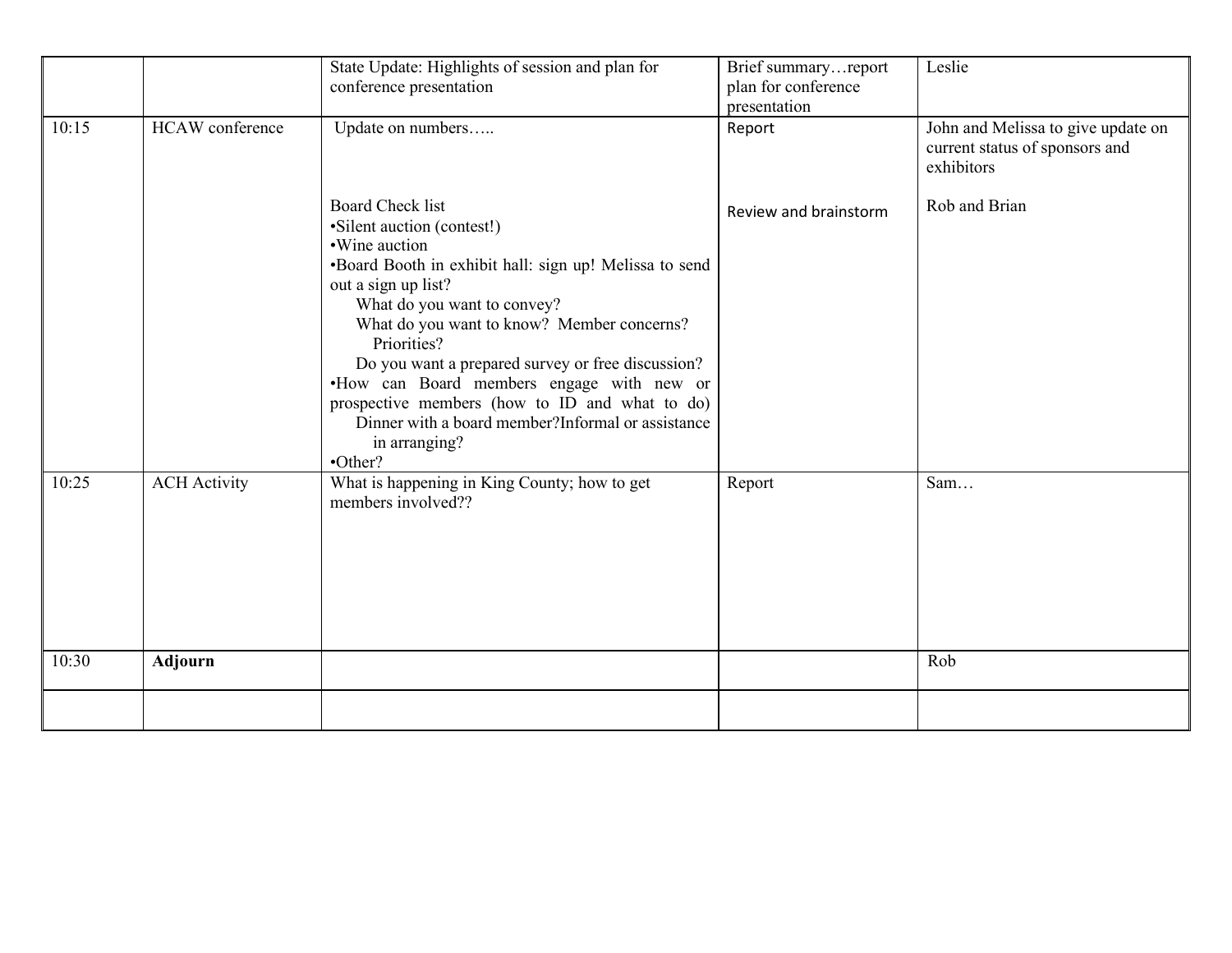### **HCAW April 2017 Legislative Update**

Prepared by Leslie Emerick, Governmental Consultant

#### **Legislative Overview**

Today is the 94<sup>th</sup> day of the 105-day legislative session. The last bill cut-off for fiscal committees was on April 4th. The next deadline is April 12th for a bill to pass out of the opposite house with a vote on the floor of the House or Senate. Some of the bills listed in the fiscal committees are still on the list because they may be considered necessary to implement the budget. There were 2,521 bills introduced during this legislative session. Bills live for 2 years during a biennial legislature, so some of the bills that have died this year may be back next year. I have attached an updated bill report for your review.

I testified representing private duty agencies on Monday, April 3, in the House Finance Committee against HB 2186 regarding their concerns that this will impact fixed income seniors if the B & O tax rate is increased.

The Senate's \$43 billion budget raises property taxes, with the most significant impact on the residents in the Puget Sound with high property values. Legislators from the west side of the state are not very happy with that proposal!

The House has a \$44.9 billion budget, include a B & O tax  $20\%$  surcharge on highest grossing businesses, exempts smaller businesses and a 7% capital gains tax from the sale of stocks, bonds and other assets. Both the House and Senate budgets have the implementation of the Home Health Nursing Report that we worked on over last summer. The work will begin again this summer on implementing the plan.

The last day of session is April 23, but I suspect that we will have at least one Special Session of the legislature to hammer out the budget proposals between the House and the Senate! More to come…

We took a strong stand against [SB 5433 Death with dignity decisions,](http://app.leg.wa.gov/billsummary?BillNumber=5433&Year=2017) sponsored by Senator Miloscia this year and was able to kill the bill for this session. The bill revised the state death with dignity act to require an attending physician to inform the patient of feasible alternatives, including the treatment for the purpose of cure and the treatment for the purpose of extending the patient's life, to ensure that the patient is making an informed decision. The bill passed out of the Senate 26-23. We requested that Rep Cody, the chair of the House Health Care Committee not hear the bill in her committee after passing the Senate and she agreed. The bill is dead for this session.

You may be interested in the testimony of the floor of the Senate on this bill, here is a link to the hearing on the bill: [http://www.tvw.org/watch/?eventID=2017031045](https://na01.safelinks.protection.outlook.com/?url=http%3A%2F%2Fwww.tvw.org%2Fwatch%2F%3FeventID%3D2017031045&data=01%7C01%7Cgregg.vandekieft%40providence.org%7Cdd0eafdaefcf4ceef31d08d4666f8a7c%7C2e3190869a2646a3865f615bed576786%7C1&sdata=kJgfgzu6rD%2FbCuG7L65We88PEdSPefxL8vOs0DbhBzg%3D&reserved=0) On the slider on the bottom of the screen on the left side go to 51:55 to start the hearing debate. It was an amazing discussion and worth listening to! It's not often that we hear this level of discussion on hospice related issues. Very poignant…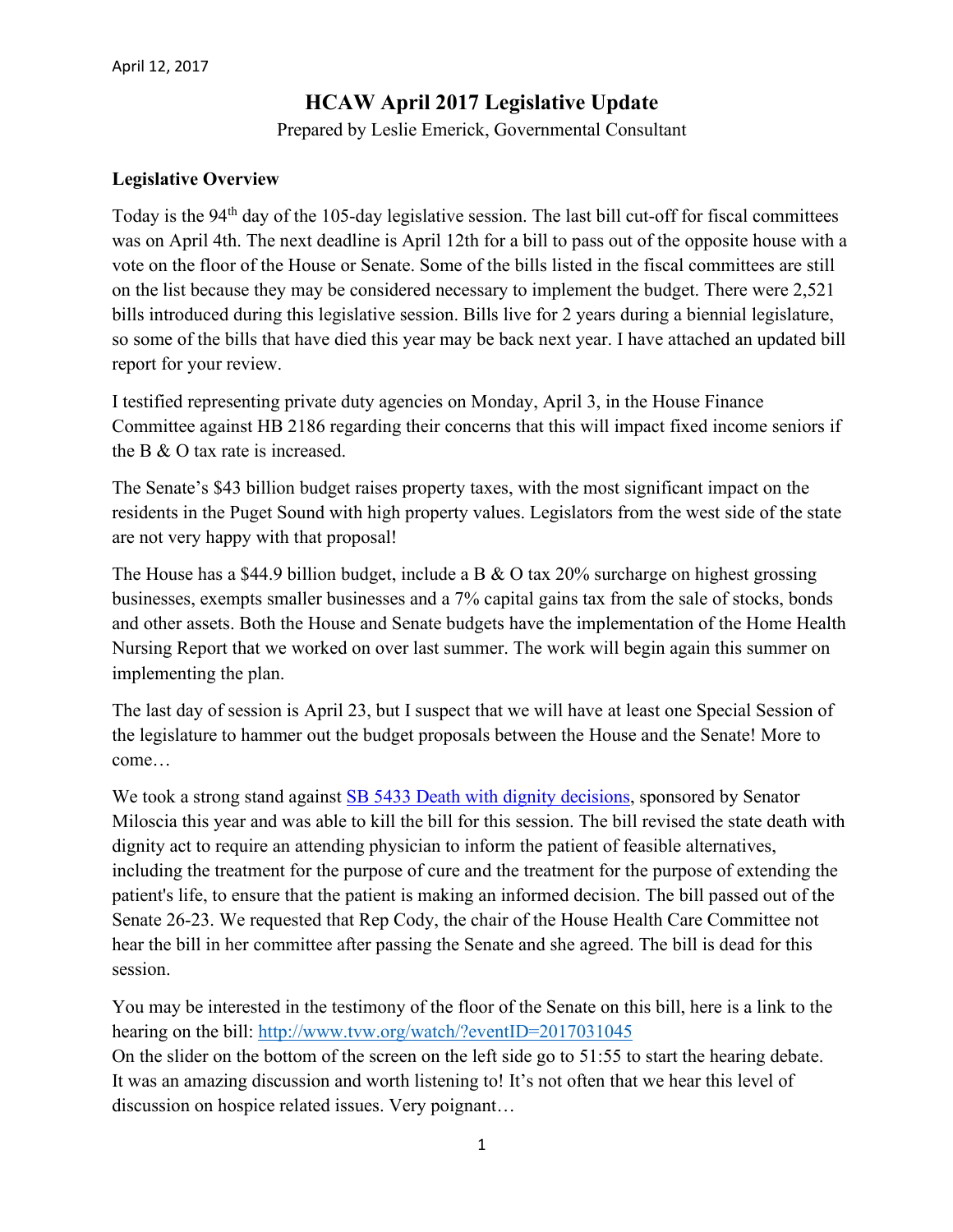#### **Department of Health**

#### **In-Home Services Rules**

I spoke with John Hilger last week to check on the status of the rules. The next step in the rule updating process is to take the final version of the revised rules and file a CR-102. The CR-102 will announce a formal public hearing date whereby interested parties can attend and submit official comments and or testify regarding the proposed new rules. After the public hearing, the department will formally respond to any comments or testimony. A CR-103 will be filed shortly afterwards to announce that the rules are now effective. Looking forward, the effective date of the new rules should be around early summer 2017.

#### **WA State Telemedicine Collaborative**

The meetings continue to sort out how to best deliver these services to patients and set up guidelines for practitioners. A bill this session is from the collaboratives work. SB 5436 Expanding patient access to health services through telemedicine by further defining where a patient may receive the service. This bill has passed both houses and is on its way to the Governor for signature.

#### **Dementia Collaborative Workgroup**

The Dementia Coalition is still developing a plan to implement the state Alzheimer's Plan using existing financial resources. I attended the meeting on March  $9<sup>th</sup>$  at the Aging and Long-Term Support Administration headquarters, Lacey, WA. Here is a link to their website if you are interested in what they have done so far:

<https://www.dshs.wa.gov/altsa/stakeholders/alzheimers-state-plan>

#### **Health Care Authority**

#### **Pediatric Concurrent Care Rules**

I reviewed the revised draft of WAC 182-551-1860 Concurrent care for hospice clients age 20 and younger and felt that this new version was much improved! At the last Public Hearing on November 8, 2016, the agency received several comments from stakeholders regarding these rules and redrafted the rules.

The revised draft aligns with the language in the Federal rules. The agency is removing the prior authorization requirement for services that the client is entitled to under Title XIX Medicaid and Title XXI Children's Health Insurance Program (CHIP) that are related to the treatment of the client's condition for which a diagnosis of terminal illness has been made.

Barb Hanson, WSHPCO Executive Director, sent in a letter of support for the latest draft by the deadline of March 22, 2017. The CR 102 public hearing is scheduled for May  $9<sup>th</sup>$ , 2017. If anyone wants to attend the hearing in Olympia the location is: Health Care Authority**,** Conf Rm 107, 626 - 8th Avenue, Olympia WA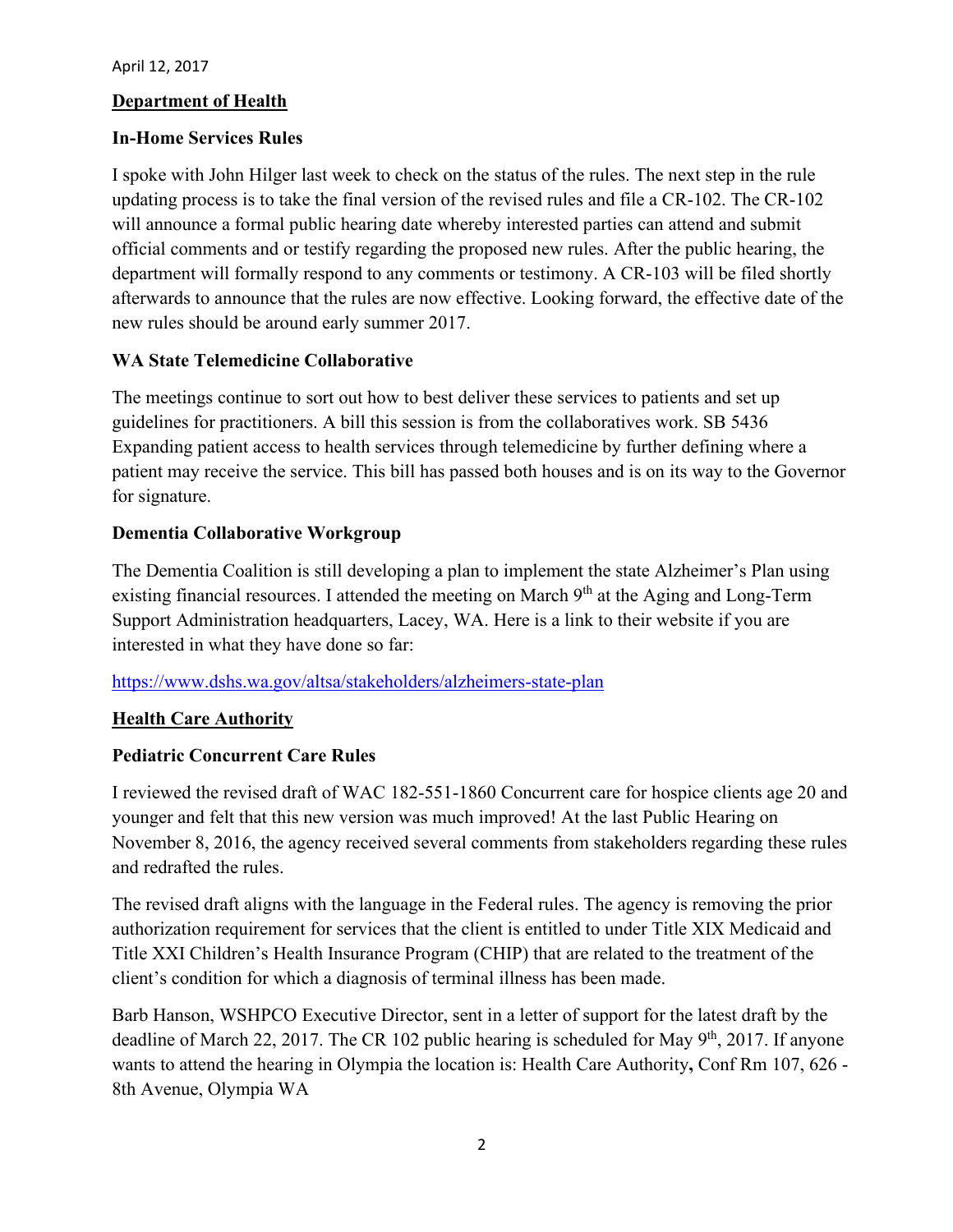#### **Department of Health Hospice CON**

A meeting regarding the Certificate of Need (CoN) hospice services rules convened on March 28, 2017in Tumwater. The department is trying to move to the CR 102 phase of the process. I have attached the summary from the meeting. They are still working on what the average daily census should be for hospice.

#### **DSHS**

DSHS is proposing to amend chapter 388-106 WAC "Long-Term Care Services" and other related rules as may be required related to Private Duty Nursing. The goal is to clarify the definition for nurse services intervention, define the scope of services to be authorized, and explain the necessity for documentation to support the required services. No date has been set yet for the next stakeholder meeting.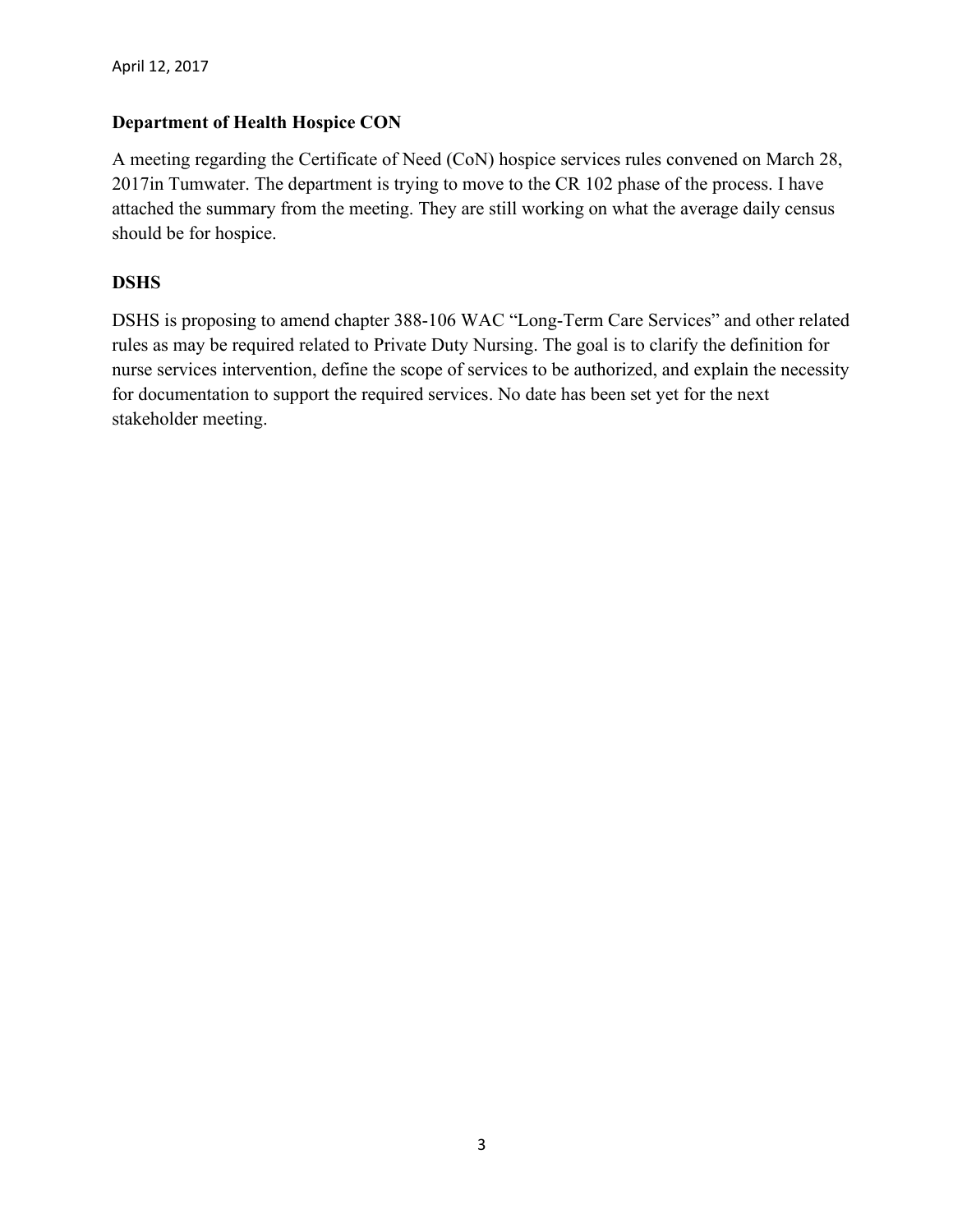# **HCAW Weekly Legislative Update**

**Prepared by Leslie Emerick April 12, 2017**

## **High Priority Bills**

| <b>Bill Details</b>            |                                                                                                                                                                                                                                                                                                                                                                                                                                                                                                                                                                                                                                                                                                                                                                                                                                                                                                                                                                                                                                                                                                                                                                                                                                                                                                                                   | <b>Status</b> | <b>Sponsor</b> | <b>Position</b> |  |  |
|--------------------------------|-----------------------------------------------------------------------------------------------------------------------------------------------------------------------------------------------------------------------------------------------------------------------------------------------------------------------------------------------------------------------------------------------------------------------------------------------------------------------------------------------------------------------------------------------------------------------------------------------------------------------------------------------------------------------------------------------------------------------------------------------------------------------------------------------------------------------------------------------------------------------------------------------------------------------------------------------------------------------------------------------------------------------------------------------------------------------------------------------------------------------------------------------------------------------------------------------------------------------------------------------------------------------------------------------------------------------------------|---------------|----------------|-----------------|--|--|
|                                | <b>Personal health information</b><br>Addressing nonpublic personal health information.                                                                                                                                                                                                                                                                                                                                                                                                                                                                                                                                                                                                                                                                                                                                                                                                                                                                                                                                                                                                                                                                                                                                                                                                                                           | S Passed 3rd  | Robinson       | Support         |  |  |
| <b>SHB 1043</b><br>(SB 5124)   | Summary: Prohibits the insurance commissioner from disclosing nonpublic personal health<br>information except in the furtherance of regulatory or legal action brought as a part of the<br>insurance commissioner's official duties. Exempts the following from disclosure under the public<br>records act: Nonpublic personal health information obtained by, disclosed to, or in the custody of<br>the insurance commissioner.                                                                                                                                                                                                                                                                                                                                                                                                                                                                                                                                                                                                                                                                                                                                                                                                                                                                                                  |               |                |                 |  |  |
|                                | <b>Operating budget</b>                                                                                                                                                                                                                                                                                                                                                                                                                                                                                                                                                                                                                                                                                                                                                                                                                                                                                                                                                                                                                                                                                                                                                                                                                                                                                                           | H Rules R     | Ormsby         | Neutral         |  |  |
| <b>SHB 1067</b><br>(ESSB 5048) | Making operating appropriations for the 2015-2017 and 2017-2019 fiscal biennia.                                                                                                                                                                                                                                                                                                                                                                                                                                                                                                                                                                                                                                                                                                                                                                                                                                                                                                                                                                                                                                                                                                                                                                                                                                                   |               |                |                 |  |  |
|                                | Summary: Makes operating appropriations for the 2015-2017 and 2017-2019 fiscal biennia.                                                                                                                                                                                                                                                                                                                                                                                                                                                                                                                                                                                                                                                                                                                                                                                                                                                                                                                                                                                                                                                                                                                                                                                                                                           |               |                |                 |  |  |
|                                | <b>Operating sup budget 2017</b>                                                                                                                                                                                                                                                                                                                                                                                                                                                                                                                                                                                                                                                                                                                                                                                                                                                                                                                                                                                                                                                                                                                                                                                                                                                                                                  | H Approps     | Ormsby         | Neutral         |  |  |
| <b>HB 1068</b><br>(SB 5047)    | Making 2017 supplemental operating appropriations.                                                                                                                                                                                                                                                                                                                                                                                                                                                                                                                                                                                                                                                                                                                                                                                                                                                                                                                                                                                                                                                                                                                                                                                                                                                                                |               |                |                 |  |  |
|                                | Summary: Makes 2017 supplemental operating appropriations.                                                                                                                                                                                                                                                                                                                                                                                                                                                                                                                                                                                                                                                                                                                                                                                                                                                                                                                                                                                                                                                                                                                                                                                                                                                                        |               |                |                 |  |  |
|                                | Vulnerable persons/crimes                                                                                                                                                                                                                                                                                                                                                                                                                                                                                                                                                                                                                                                                                                                                                                                                                                                                                                                                                                                                                                                                                                                                                                                                                                                                                                         | S Passed 3rd  | Goodman        | Support         |  |  |
|                                | Concerning crimes against vulnerable persons.                                                                                                                                                                                                                                                                                                                                                                                                                                                                                                                                                                                                                                                                                                                                                                                                                                                                                                                                                                                                                                                                                                                                                                                                                                                                                     |               |                |                 |  |  |
| <b>ESHB 1153</b><br>(SSB 5099) | Summary: HB 1153-S - DIGEST Creates the crimes of theft from a vulnerable adult in the first and<br>second degree. Increases penalties, reduces barriers to prosecution, and expands the scope of<br>protection for vulnerable persons. Encourages each county to develop a written protocol for<br>handling criminal cases involving vulnerable adults.                                                                                                                                                                                                                                                                                                                                                                                                                                                                                                                                                                                                                                                                                                                                                                                                                                                                                                                                                                          |               |                |                 |  |  |
|                                | First responders/disability                                                                                                                                                                                                                                                                                                                                                                                                                                                                                                                                                                                                                                                                                                                                                                                                                                                                                                                                                                                                                                                                                                                                                                                                                                                                                                       | S Passed 3rd  | McCabe         | Neutral         |  |  |
|                                |                                                                                                                                                                                                                                                                                                                                                                                                                                                                                                                                                                                                                                                                                                                                                                                                                                                                                                                                                                                                                                                                                                                                                                                                                                                                                                                                   |               |                |                 |  |  |
| <b>SHB 1258</b>                | Concerning persons with a disability present at the scene of an accident.<br>Summary: Establishes the Travis alert act. Requires the department of health, in collaboration with<br>certain entities to: (1) Review existing local training programs and training programs being used in<br>other states; and (2) Design a statewide training program to familiarize fire department and<br>emergency medical service personnel with techniques, procedures, and protocols for best handling<br>situations in which persons with disabilities are present at the scene of an emergency. Requires the<br>criminal justice training commission, in consultation with the Washington state patrol and other<br>stakeholders, to examine existing training programs and curricula related to law enforcement<br>officers responding to an emergency where a person with a disability may be present. Requires the<br>adjutant general, through the state enhanced 911 coordinator and in collaboration with certain<br>entities to assess the resources, capabilities, techniques, protocols, and procedures available or<br>required to include, as part of enhanced 911 emergency services, the ability to allow an immediate<br>display on the screen indicating that a person with a disability may be present at the scene of an |               |                |                 |  |  |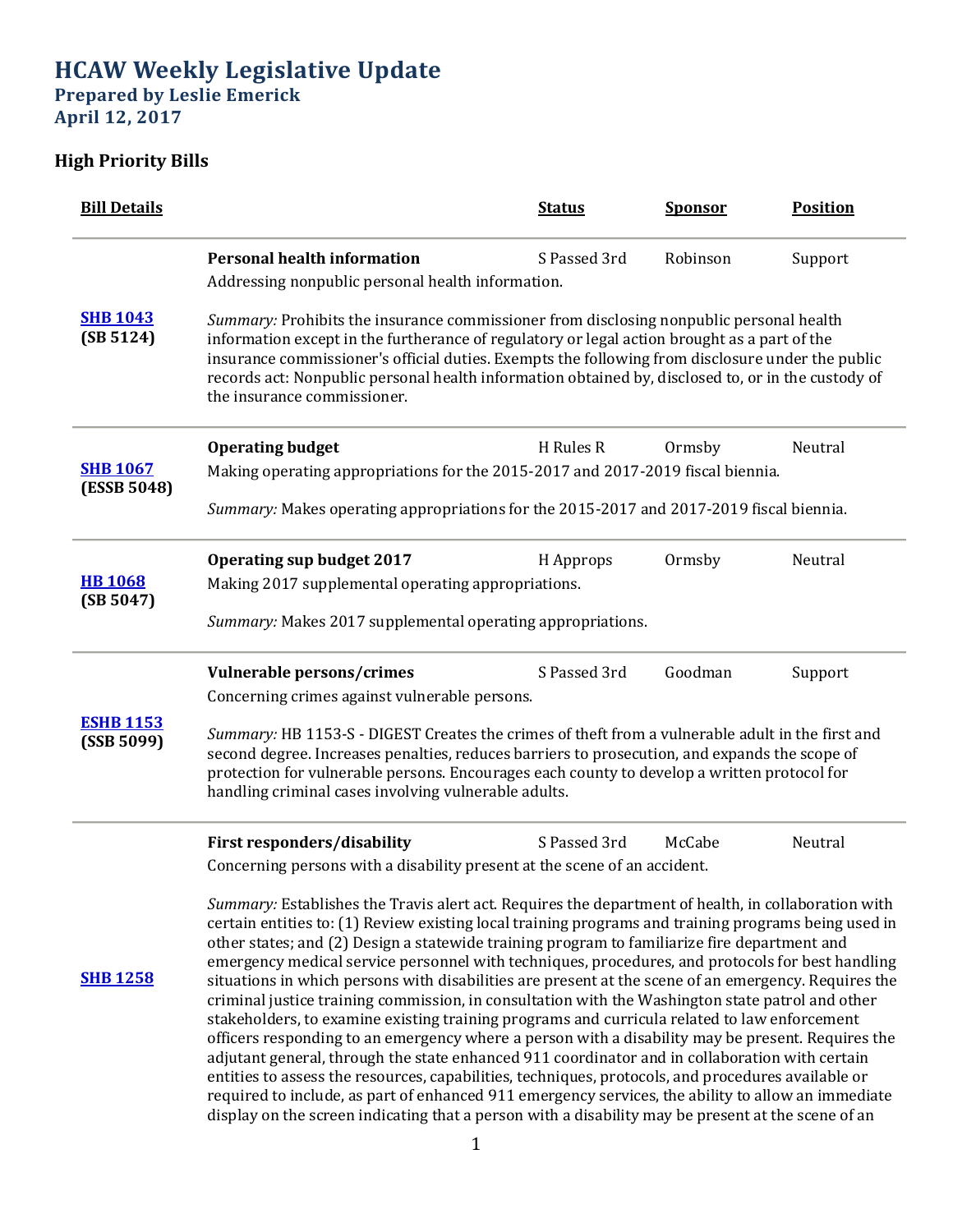emergency and additional information on the person with a disability that would assist the first responder.

|                   | Health care auth. auditing<br>Addressing health care authority auditing practices.                                                                                                                                                                                                                                                                                                                                                                                                                                                                                                                                                                                                                                                                                                                                                                                                 | S Passed 3rd | Caldier   | Neutral  |  |  |
|-------------------|------------------------------------------------------------------------------------------------------------------------------------------------------------------------------------------------------------------------------------------------------------------------------------------------------------------------------------------------------------------------------------------------------------------------------------------------------------------------------------------------------------------------------------------------------------------------------------------------------------------------------------------------------------------------------------------------------------------------------------------------------------------------------------------------------------------------------------------------------------------------------------|--------------|-----------|----------|--|--|
| <b>SHB 1314</b>   | Summary: Addresses auditing requirements of the state health care authority and contractors that<br>conduct audits on behalf of the authority. Requires the state health care authority to: (1) Develop<br>and implement a procedure by which an improper payment identified by an audit may be<br>resubmitted as a claims adjustment; and (2) Provide educational and training programs annually<br>for providers.                                                                                                                                                                                                                                                                                                                                                                                                                                                                |              |           |          |  |  |
|                   | Comm. assist. referral progs                                                                                                                                                                                                                                                                                                                                                                                                                                                                                                                                                                                                                                                                                                                                                                                                                                                       | S Passed 3rd | Griffey   | Neutral  |  |  |
|                   | Concerning reimbursement for services provided pursuant to community assistance referral and<br>education services programs.                                                                                                                                                                                                                                                                                                                                                                                                                                                                                                                                                                                                                                                                                                                                                       |              |           |          |  |  |
| <b>E2SHB 1358</b> | Summary: Requires the state health care authority to adopt standards for the reimbursement of<br>health care services provided to eligible clients by fire departments pursuant to a community<br>assistance referral and education services program. Requires the standards to allow payment for<br>covered health care services provided to individuals whose medical needs do not require<br>ambulance transport to an emergency department. Requires the joint legislative audit and review<br>committee to, in consultation with the state health care authority, conduct a cost-effectiveness<br>review of the standards for reimbursement. Provides that this act is null and void if appropriations<br>are not approved.                                                                                                                                                   |              |           |          |  |  |
|                   | Hospital payment methodology<br>Allowing alternative payment methodologies for critical access hospitals participating in the                                                                                                                                                                                                                                                                                                                                                                                                                                                                                                                                                                                                                                                                                                                                                      | S Passed 3rd | Tharinger | Support  |  |  |
| <b>SHB 1520</b>   | Washington rural health access preservation pilot.<br>Summary: States that the purpose of the Washington rural health access preservation pilot is to<br>develop an alternative service and payment system to the critical access hospital authorized under<br>section 1820 of the social security act to sustain essential services in rural communities. Requires<br>payments for services, delivered by public health care service districts participating in the<br>Washington rural health access preservation pilot to recipients eligible for certain medical<br>assistance programs, to be based on an alternative, value-based payment methodology established<br>by the state health care authority. Requires the payment methodology to provide sufficient funding<br>to sustain essential services in the areas served, including emergency and primary care services. |              |           |          |  |  |
|                   | <b>Taxes</b>                                                                                                                                                                                                                                                                                                                                                                                                                                                                                                                                                                                                                                                                                                                                                                                                                                                                       | H Rules R    | Lytton    | Concerns |  |  |
|                   | Concerning investing in Washington families by improving the fairness of the state's excise tax<br>system by narrowing or eliminating tax preferences, imposing a business and occupation tax<br>surcharge while eliminating tax liability for small businesses, enacting an excise tax on capital<br>gains, modifying the real estate excise tax, making administrative changes, and implementing<br>marketplace fairness in Washington.                                                                                                                                                                                                                                                                                                                                                                                                                                          |              |           |          |  |  |
| <b>SHB 2186</b>   | Summary: Addresses the state's tax system with regard to: (1) Capital gains taxes; (2) Business and<br>occupation tax rate change and deduction; (3) Eliminating the sales and use tax exemption for<br>bottled water; (4) Repealing the preferential business and occupation tax rate for warehousing and<br>reselling prescription drugs; (5) Narrowing a use tax exemption for self-produced fuel; (6)<br>Eliminating the preferential business and occupation tax rate for international investment<br>management services; (7) Nonresident sales tax exemption remittances; (8) Graduated real estate<br>excise tax rates; (9) Real estate excise tax on foreclosures; (10) Requiring local governments that                                                                                                                                                                  |              |           |          |  |  |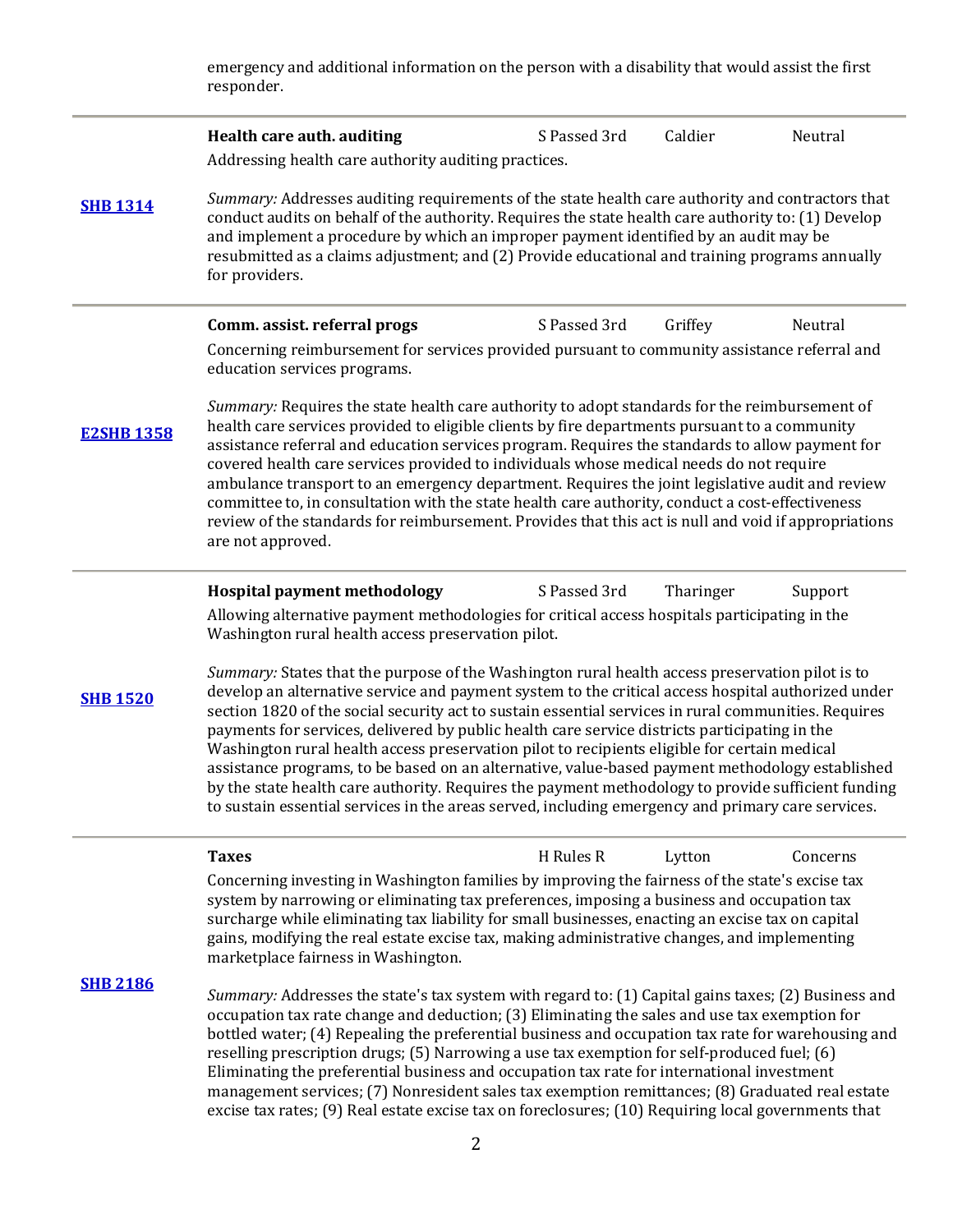issue building permits to supply subcontractor information to the department of revenue; (11) Remote sellers, referrers, and marketplace facilitators; (12) The expansion of an individual's liability for an entity's unpaid tax obligations; (13) Reducing interest on tax refunds; and (14) Transfers to the education legacy trust account. **[ESSB 5048](http://app.leg.wa.gov/billsummary?Year=2017&BillNumber=5048) (SHB 1067) Operating budget** The State of H Passed 3rd Braun Neutral Neutral Making operating appropriations for the 2015-2017 and 2017-2019 fiscal biennia. *Summary:* Makes operating appropriations for the 2015-2017 and 2017-2019 fiscal biennia. **[SB 5177](http://app.leg.wa.gov/billsummary?Year=2017&BillNumber=5177) Hearing loss training the Community Communist H** Passed 3rd Bailey Neutral Requiring long-term care workers to be trained to recognize hearing loss. *Summary:* Requires entry-level training for long-term care workers to include the identification of hearing loss in a client and how to seek assistance if hearing loss is suspected. **[ESSB 5180](http://app.leg.wa.gov/billsummary?Year=2017&BillNumber=5180) (HB 2116) Advisory committee on aging TH** Rules R Bailey Support Establishing the legislative advisory committee on aging. *Summary:* SB 5180-S - DIGEST Creates the legislative advisory committee on aging to review issues of importance to the state's aging community which may include housing, long-term care, health and wellness, transportation, and finances. **[SB 5436](http://app.leg.wa.gov/billsummary?Year=2017&BillNumber=5436) Telemedicine locations H** Passed 3rd Becker Support Expanding patient access to health services through telemedicine by further defining where a patient may receive the service. *Summary:* Provides that an originating site for a telemedicine health care service includes any location determined by the individual receiving the service. **[ESSB 5894](http://app.leg.wa.gov/billsummary?Year=2017&BillNumber=5894) Behavioral health system** H Approps O'Ban Neutral Concerning behavioral health system reform. *Summary:* Revises the involuntary treatment act, the community mental health services act, criminally insane provisions, and public and private facilities for the mentally ill with regard to: (1) Integrating risk for long-term civil involuntary treatment into managed care; (2) Development of community long-term involuntary treatment capacity; (3) State hospital short-term reforms; (4) Improving access to assisted outpatient mental health treatment; (5) Reducing demand for forensic services; (6) Addressing managed care entities to provide fully integrated care; and (7) Data measurement.

#### **Medium Priority Bills**

| <b>Bill Details</b> |                                         | <b>Status</b> | <b>Sponsor</b> | <b>Position</b> |
|---------------------|-----------------------------------------|---------------|----------------|-----------------|
|                     | Regulatory fairness act                 | S Pres Signed | Smith          | Neutral         |
| <b>2SHB 1120</b>    | Concerning the regulatory fairness act. |               |                |                 |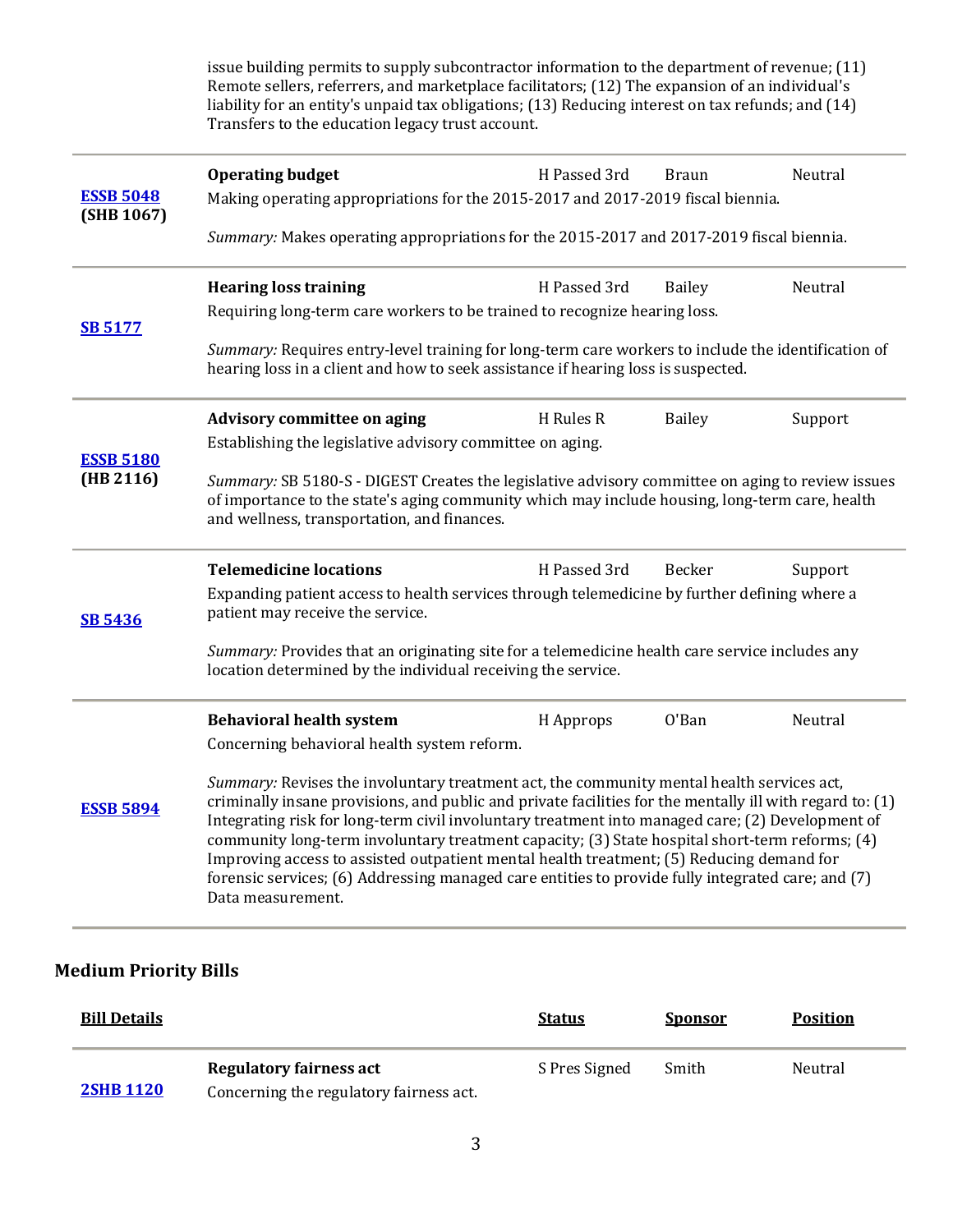*Summary:* Provides that the regulatory fairness act does not apply to the adoption of a rule if an agency is able to demonstrate that the proposed rule does not affect small businesses. Requires a proposing agency to consider mitigation options if a proposed rule affects only small businesses. Requires the office of regulatory assistance to act as the central entity to collaborate with and provide support to state agencies in meeting the requirements of the regulatory fairness act. Requires the state auditor to conduct a performance review of agency compliance with the regulatory fairness act. Provides that this act is null and void if appropriations are not approved.

| <b>ESHB 1432</b><br>(SB 5353)   | Foundat. public health servs                                                                                                                                                                                                                                                                                                                                                                                                                                                                                                                                                                                                                                                                                                                                                                                                                                                                                                                                                                                                                                                                                                                                                                                                                                                                                                                                                           | S Ways &<br>Means | Robinson | Neutral |
|---------------------------------|----------------------------------------------------------------------------------------------------------------------------------------------------------------------------------------------------------------------------------------------------------------------------------------------------------------------------------------------------------------------------------------------------------------------------------------------------------------------------------------------------------------------------------------------------------------------------------------------------------------------------------------------------------------------------------------------------------------------------------------------------------------------------------------------------------------------------------------------------------------------------------------------------------------------------------------------------------------------------------------------------------------------------------------------------------------------------------------------------------------------------------------------------------------------------------------------------------------------------------------------------------------------------------------------------------------------------------------------------------------------------------------|-------------------|----------|---------|
|                                 | Concerning foundational public health services.                                                                                                                                                                                                                                                                                                                                                                                                                                                                                                                                                                                                                                                                                                                                                                                                                                                                                                                                                                                                                                                                                                                                                                                                                                                                                                                                        |                   |          |         |
|                                 | Summary: Addresses the protection of the public's health in the state, core public health services<br>and essential capabilities that comprise foundational public health services, and development of a<br>governmental public health improvement plan. Creates the core public health services account.<br>Provides that this act is null and void if appropriations are not approved.                                                                                                                                                                                                                                                                                                                                                                                                                                                                                                                                                                                                                                                                                                                                                                                                                                                                                                                                                                                               |                   |          |         |
| <b>E2SHB 1661</b><br>(SSB 5498) | Child, youth, families/dept                                                                                                                                                                                                                                                                                                                                                                                                                                                                                                                                                                                                                                                                                                                                                                                                                                                                                                                                                                                                                                                                                                                                                                                                                                                                                                                                                            | S Ways &<br>Means | Kagi     | Neutral |
|                                 | Creating the department of children, youth, and families.                                                                                                                                                                                                                                                                                                                                                                                                                                                                                                                                                                                                                                                                                                                                                                                                                                                                                                                                                                                                                                                                                                                                                                                                                                                                                                                              |                   |          |         |
|                                 | Summary: HB 1661-S2 - DIGEST Creates the department of children, youth, and families. Creates<br>the office of innovation, alignment, and accountability, within the office of the governor, with the<br>primary duties and focus, until July 1, 2018, on developing and presenting a plan for the<br>establishment of the department of children, youth, and families. Requires the office of the family<br>and children's ombuds to establish the oversight board for children, youth, and families which will<br>begin its work on or after July 1, 2019. Transitions, on July 1, 2018, the office of innovation,<br>alignment, and accountability from the office of the governor to be an office within the department<br>of children, youth, and families. Abolishes the department of early learning and transfers its<br>powers, duties, and functions to the department of children, youth, and families. Transfers the<br>powers, duties, and functions of the department of social and health services, pertaining to child<br>welfare services under chapters 13.34, 13.36, 13.38, 13.50, 13.60, 13.64, 26.33, 26.44, 74.13,<br>74.13A, 74.14B, 74.14C, and 74.15 RCW, to the department of children, youth, and families. Repeals<br>the legislative children's oversight committee and transfers its duties to the oversight board for<br>children, youth, and families. |                   |          |         |
| <b>SHB 1717</b>                 | <b>Biometric identifiers</b>                                                                                                                                                                                                                                                                                                                                                                                                                                                                                                                                                                                                                                                                                                                                                                                                                                                                                                                                                                                                                                                                                                                                                                                                                                                                                                                                                           | S Passed 3rd      | Smith    | Neutral |
|                                 | Concerning state agency collection, use, and retention of biometric identifiers.                                                                                                                                                                                                                                                                                                                                                                                                                                                                                                                                                                                                                                                                                                                                                                                                                                                                                                                                                                                                                                                                                                                                                                                                                                                                                                       |                   |          |         |
|                                 | Summary: Prohibits state agencies from collecting, capturing, purchasing, or otherwise obtaining a<br>biometric identifier unless certain conditions are met.                                                                                                                                                                                                                                                                                                                                                                                                                                                                                                                                                                                                                                                                                                                                                                                                                                                                                                                                                                                                                                                                                                                                                                                                                          |                   |          |         |
| <b>HB1721</b><br>(SB 5516)      | <b>LPN</b> clinical experience                                                                                                                                                                                                                                                                                                                                                                                                                                                                                                                                                                                                                                                                                                                                                                                                                                                                                                                                                                                                                                                                                                                                                                                                                                                                                                                                                         | S Passed 3rd      | Cody     | Neutral |
|                                 | Concerning obtaining required clinical experience for licensed practical nurses who complete a<br>nontraditional registered nurse program.                                                                                                                                                                                                                                                                                                                                                                                                                                                                                                                                                                                                                                                                                                                                                                                                                                                                                                                                                                                                                                                                                                                                                                                                                                             |                   |          |         |
|                                 | Summary: Repeals RCW 18.79.380 regarding the completion of the nontraditional registered nurse<br>program by a licensed practical nurse and the requirement to obtain clinical experience.                                                                                                                                                                                                                                                                                                                                                                                                                                                                                                                                                                                                                                                                                                                                                                                                                                                                                                                                                                                                                                                                                                                                                                                             |                   |          |         |
| <b>SSB 5035</b>                 | <b>Investigational med. product</b>                                                                                                                                                                                                                                                                                                                                                                                                                                                                                                                                                                                                                                                                                                                                                                                                                                                                                                                                                                                                                                                                                                                                                                                                                                                                                                                                                    | H Passed 3rd      | Pedersen | Neutral |